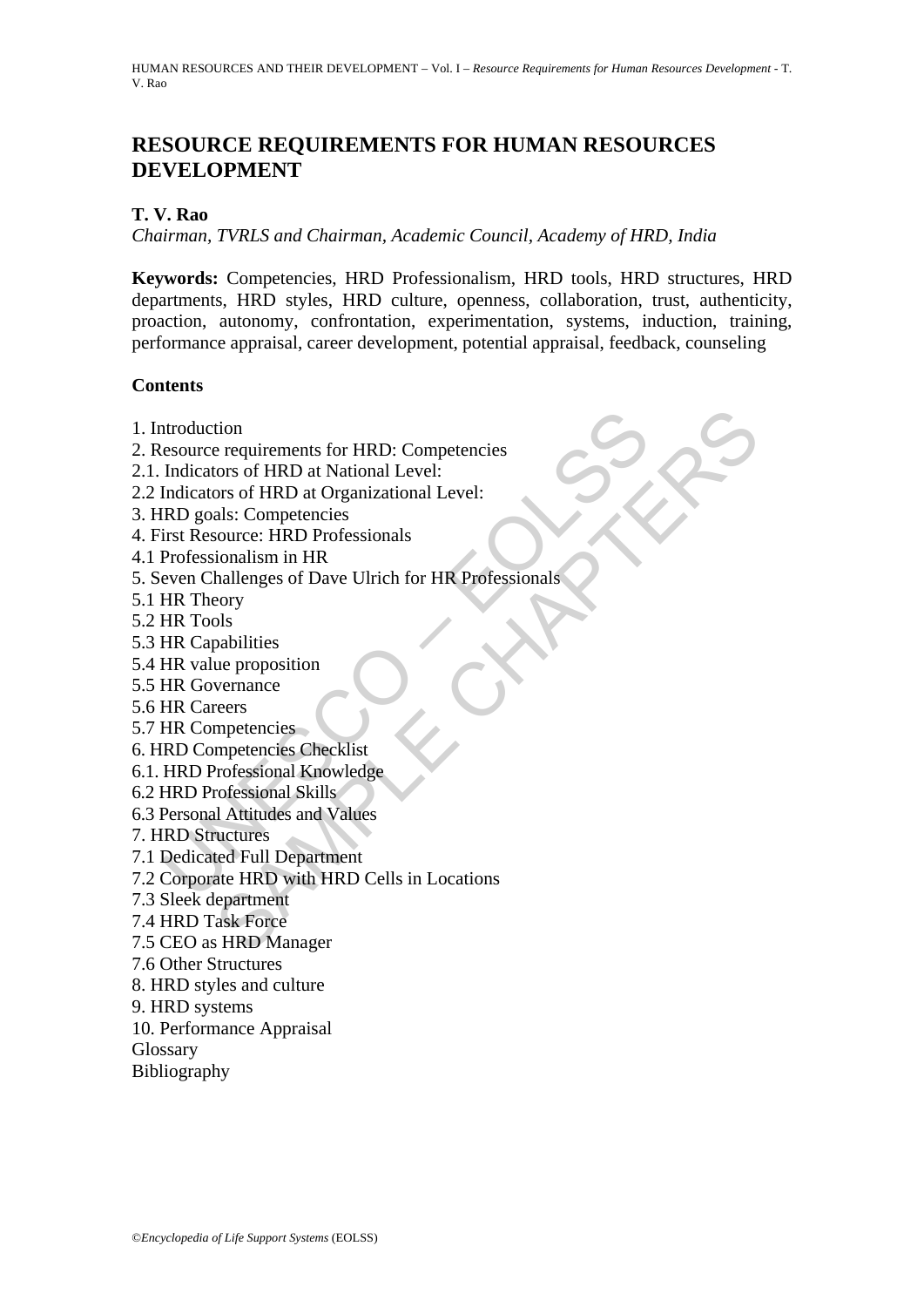HUMAN RESOURCES AND THEIR DEVELOPMENT – Vol. I – *Resource Requirements for Human Resources Development* - T. V. Rao

## **Summary**

Human Resources Development (HRD) may be defined as competence building and culture building for achieving current and future goals of an organization. In a national context it aims at enabling people to make things happen. The indicators of HRD are different for an organization from that of a nation. This paper examines the resource requirements for carrying out for effective HRD at organizational as well as national levels. The resources include: HRD professionals themselves and their competencies, HRD structures, the styles and culture and HRD systems. This paper outlines in detail the requirements of each of these resources to achieve HRD goals both at National and organizational levels. The main emphasis of this paper is on developing HR professionals and their competencies as a major resource.

## **1. Introduction**

ntroduction<br>ple exist in a context. This context is provided by the bourd<br>prorary, permanent or semi-permanent. The boundaries may be a<br>most important of the contexts are: nation, community or an orga<br>ann beings belong to ction<br>st in a context. This context is provided by the boundaries, which<br>permanent or semi-permanent. The boundaries may be artificial or nat<br>mportant of the contexts are: nation, community or an organization. Whil<br>m. At m People exist in a context. This context is provided by the boundaries, which are temporary, permanent or semi-permanent. The boundaries may be artificial or natural. The most important of the contexts are: nation, community or an organization. While all human beings belong to this universe, a country or nation at a macro level normally bound them. At micro level they are bounded by a community or group depending on where they live and what affiliations they have and where they work. These are provided by the community or the neighborhood (cities, towns, villages, religious group's etc.) at the place of living and organizations at the place of work. The organizations may be big or small, industry or services, not for profit or for profit, Government organizations or Non Government Organizations (NGOs) etc.

A most convenient classification to talk of HRD is to differentiate it on the basis of macro context and micro context. We could talk about HRD at National level and at organizational levels.

"Human Resource Development in the organizational context is a process by which the employees of an organization are helped, in a continuous, planned way to:

1) Sharpen their capabilities required to perform various functions associated with their present or expected future roles:

2) Develop their general capabilities as individuals and discover and exploit their own inner potentials for their own and/or organizational development purposes; and

3) Develop organizational culture in which supervisor-subordinate relationships, team work, and collaboration among sub-units are strong and contribute to the professional well being, motivation and pride of the employees." (Rao, 1985)

HRD is a process, not merely a set of mechanisms and techniques. The mechanisms and techniques such as performance appraisal, coaching, training, and organizational development interventions are used to initiate facilitate and promote this process in a continuous way. Because the process has no limit, the mechanisms may need to be examined periodically to see whether they are promoting or hindering the process.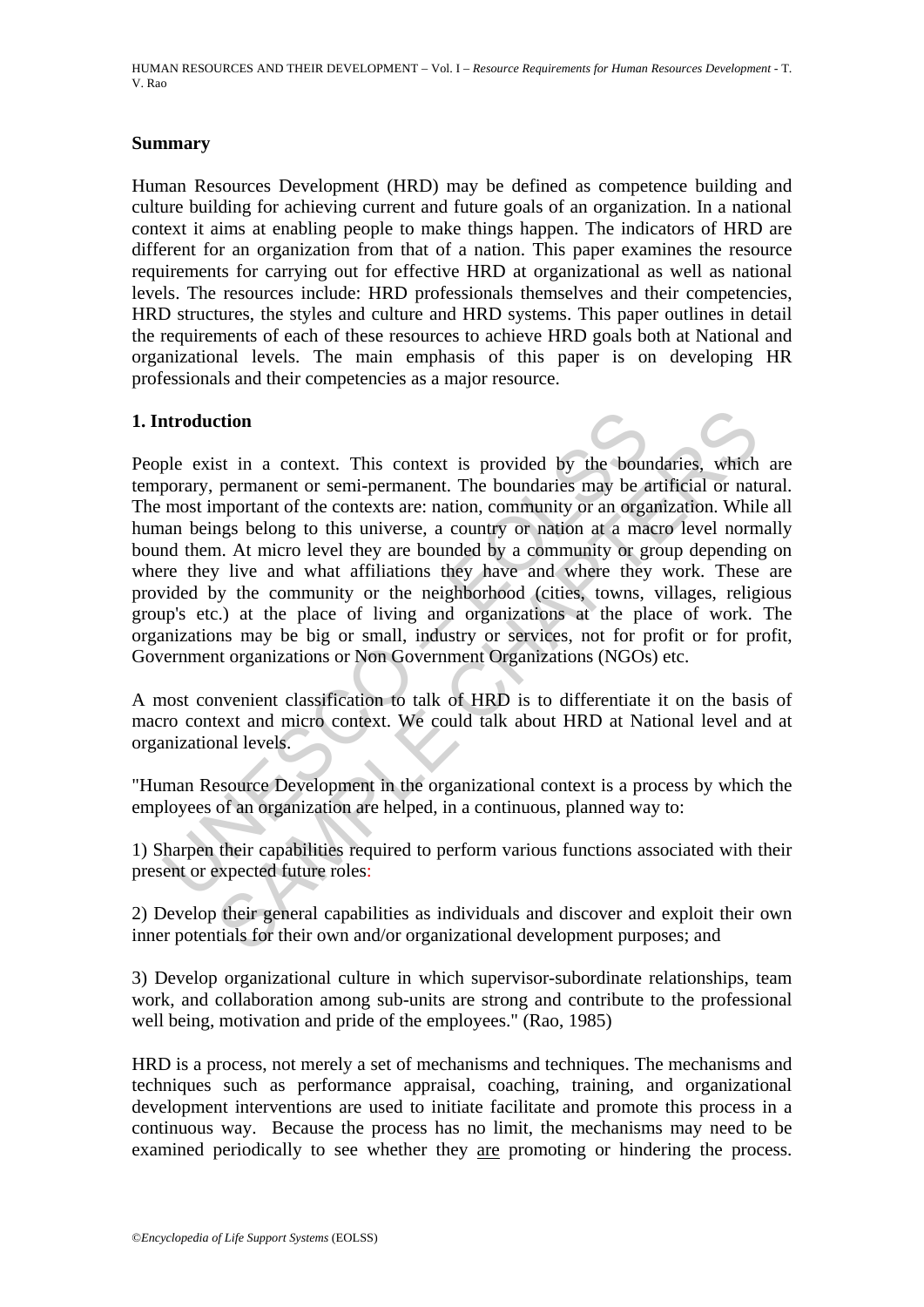Organizations can facilitate this process of development by planning for it, by allocating organizational resources for it, and exemplifying the HRD philosophy that values human beings and promotes their development.

In a national context HRD could be viewed as follows:

" People make things happen. If people have to make things happen, they need a set of "circumstances" to make them happen. HRD is the process of enabling people to make things happen. It deals both with the process of competency development in people and creation of conditions (through public policy, programs and other interventions) to help people to apply these competencies for their own benefit and for that of others. There are many things included and implied in such a definition of HRD."

These are briefly explained:

## **2. Resource requirements for HRD: Competencies**

desource requirements for HRD: Competencies<br>
appetencies may include knowledge, skills, attitudes and values,<br>
the deal with any field: agriculture, science, technology, man<br>
desisions (like medicine, law, engineering and Example 1.1 The competencies<br>
its may include knowledge, skills, attitudes and values. The competent<br>
with any field: agriculture, science, technology, management, var<br>
ition, home science, cooking, labor, telecommunicatio Competencies may include knowledge, skills, attitudes and values. The competencies may deal with any field: agriculture, science, technology, management, various professions (like medicine, law, engineering and teaching), politics, public administration, home science, cooking, labor, telecommunications, research and tourism. The capabilities may be developed in individuals, groups and communities or collectives. The competencies may be simple like learning alphabets, or high technology applications to medicine, space, defense, environment etc.

The competencies so developed could enable people to act and improve their own lives and those of others.

Subsequently Rao (1990) further simplified this definition and suggested that HRD means:

- Competence building,
- Commitment building, and
- Culture building.

# **2.1. Indicators of HRD at National Level:**

Human Resources development therefore deals with competency building in people. It is creation of a set of capabilities. The Human Development Reports of UNDP take a view that Human Resources Development means enhanced competencies in terms of a healthy living, long living, skill base that contributes productive activities, and enhances quality of life through creation of purchasing power. Skills help generate economic activities. Economic activities lead to enhanced purchasing power by these individuals. The purchasing power acquired through economic activity leads to healthy living and longevity of life. UNDP has been using for over the last decade three main indicators of HRD: longevity of life, skill base and purchasing power. The Human Development Index is a combination of all the three. The exact calculation methodologies may vary from year to year but this is the essence of HRD.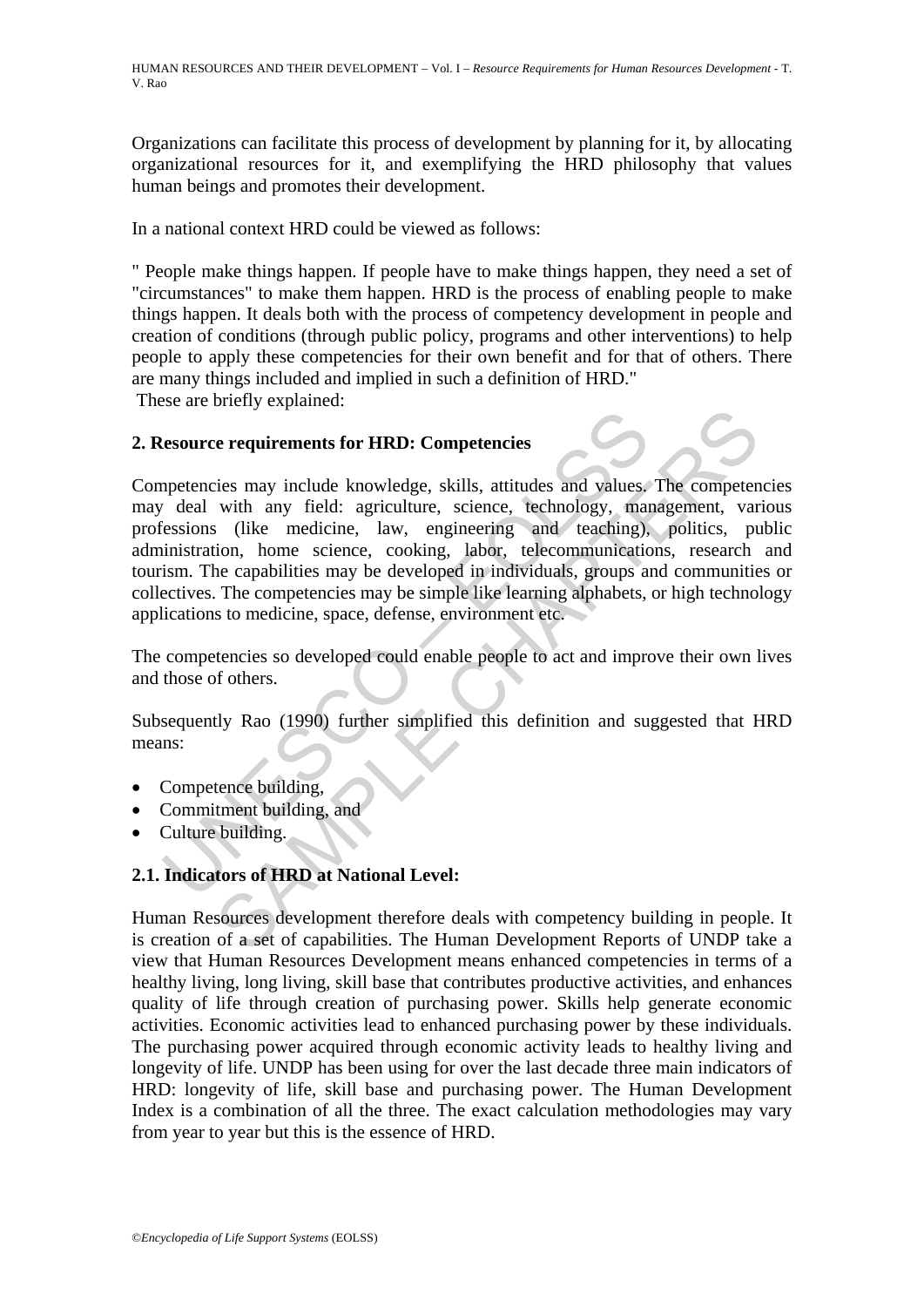## **2.2 Indicators of HRD at Organizational Level:**

The most important indicators of HRD are differentiated into various categories: HRD instruments/subsystems/mechanisms (e.g. HRD departments, appraisal systems, Jobrotation, training etc.); HRD processes (e.g. Role clarity, trust, openness, pro-action, collaboration, etc.), HRD outcomes (e.g. more competent people, better developed roles, better Organizational health, more team work etc Organizational outcomes (profits, diversification, image productivity etc.) (Rao, 1990). Starting with 6 subsystems in mid-seventies HRD came to include several other components as newer subsystems were discovered and brought to significance. For example job-rotation, quality circles, shop-floor committees, task forces, communication systems, meetings, mentoring systems, worker development programs etc. came to be considered as HRD mechanisms.

This conceptualization applies to all forms of organizations: Corporate sector, Industry, Financial or Other Services, Service Industry, Non Government Organizations, Political Parties, Religious Groups and Government organizations.

## **3. HRD goals: Competencies**

is conceptualization applies to all forms of organizations: Corpora<br>nocial or Other Services, Service Industry, Non Government Orga<br>ies, Religious Groups and Government organizations.<br>**IRD goals: Competencies**<br>D therefore Trualization applies to all forms of organizations: Corporate sector, Indu<br>prubligious Groups and Government organizations.<br>Idigious Groups and Government organizations.<br>**Als:** Competencies<br>fore has a goal. The primary goa HRD therefore has a goal. The primary goal is competence building of its subjects (existing in that context- a nation or an organization). There are also other goals. These include the creation of a culture so those competencies can be developed on a continuous basis. Achieving the HRD goals therefore requires the following:

- Specialized people who can be called HRD Facilitators. The main task of these people who may be called HRD professionals is to help achieve the HRD goals by using various tools and technologies, processes etc. and institutionalizing for sustainability.
- Structure that can hold HRD professionals, recruit, develop, generate the and sustain their interest
- Technology and Systems that can facilitate Human Resources Development
- A Culture that can nurture and value the development of human resources
- A set of policies that can develop the culture and competencies

In addition the most important resource requirement is the material or economic resources that can facilitate the acquisition of some of the above. This also needs the top management commitment to HRD or a vision of the country Head (Prime Minister, President etc.) or organizational head or CEO that HRD can help in achieving the national or organizational goals and put it to a competitive advantage.

These are detailed out in this chapter.

## **4. First Resource: HRD Professionals**

The set of resources required for HRD is a set of trained people who can facilitate HRD. They are essentially the HRD managers or HRD Professionals. In corporations they are HRD Managers. In the national development context these are teachers, media people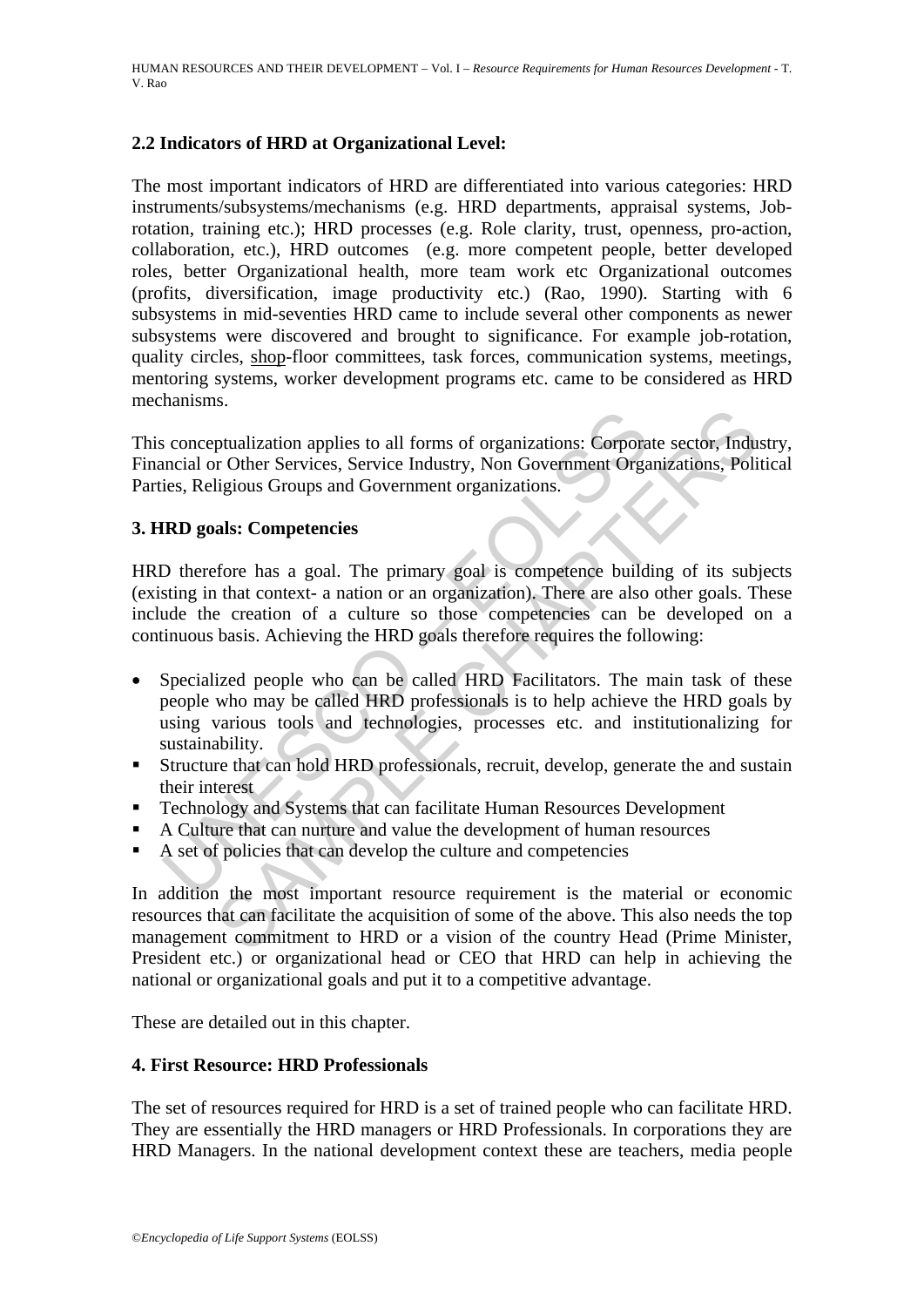and several others who contribute is systematic way to competence building. In the corporate sector, in addition to the HRD professionals, the line managers and the CEOs play a crucial role. In a national context, the country leaders are also important. But the specialized people are critical.

# **4.1 Professionalism in HR**

Meeting various HRD challenges at the national or organizational level requires set of well-trained HRD professionals who can think and act professionally. Professionals in different functional areas share the following characteristics

- Focus on defined outcomes for example; physicians commit themselves to the Hippocratic oath and to healing.
- A shared body of knowledge for example, attorneys learn the canon of law
- Essential competencies for example, engineers have the skill to build bridges, design machinery, or create computers.
- Ethical standards maintained by collegial jurisdiction for example, licensed psychologists must adhere to an established set of ethical standards
- Clear roles for example, comptrollers help monitor the economic performance of the firms.
- Outcome definition, knowledge, competencies, standards, and role criteria enable these occupations to be recognized and accepted as professions."

HR policies and practices should create national level or organizational capabilities that are better able to execute strategy, operate efficiently, engage people and employees and manage change all of which are elements of competitive cultures.

Essential competencies for example, engineers have the skill to bu<br>Essential competencies for example, engineers have the skill to bu<br>machinery, or create computers.<br>Ethical standards maintained by collegial jurisdiction f about of a complement paramizeries for example, engineers have the skill to build bridges, de<br>ery, or create computers.<br>
standards maintained by collegial jurisdiction for example, lice<br>
logists must adhere to an establish " The HR professional of the future will be dramatically different from the HR employees of the past. Under the rubric of becoming business partners, HR professionals will think more about results than programs. They will focus on and guarantee deliverables from deployment of HR practices that create value for their organization, developing organizational architectures and using them to translate strategy into action. They will perform organizational diagnosis by applying their organizational architectures to set organizational priorities. HR professionals reengineer HR work through the use of technology, process reengineering teams, and quality improvements. They will be the employee's voice in management discussions, ensuring that employees feel that their issues have been heard. They will be catalysts, facilitators, and designers of both cultural change and capacity for change, establishing a vision for the HR function that excites clients and engages HR professionals" (Ulrich, 1997 p 235)

- -

-

TO ACCESS ALL THE **20 PAGES** OF THIS CHAPTER, Visit[: http://www.eolss.net/Eolss-sampleAllChapter.aspx](https://www.eolss.net/ebooklib/sc_cart.aspx?File=E1-10-02-05)